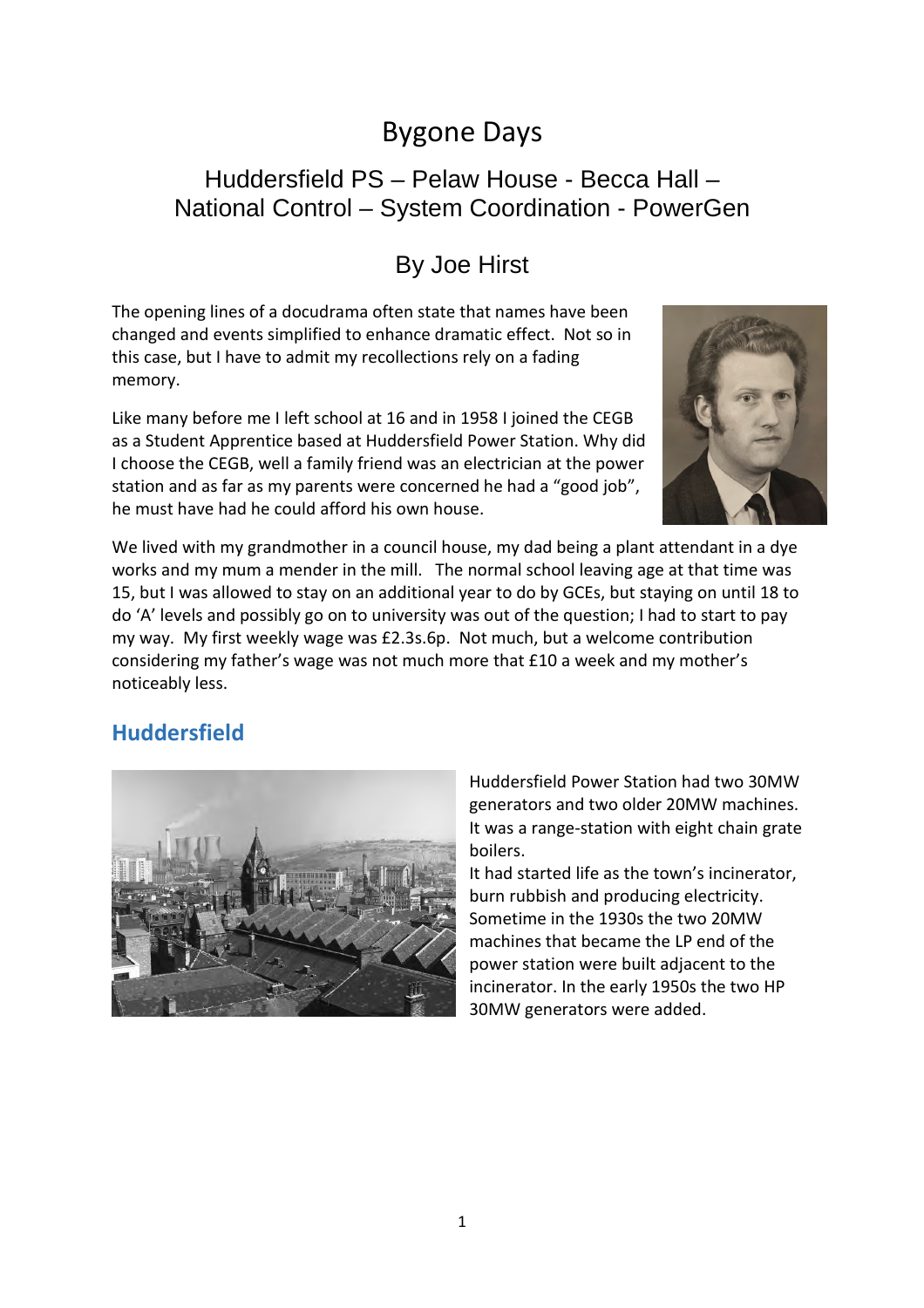It was an unlikely location not far from the centre of town, yes it was on the banks of the River Colne, at least the cooling towers were, but the power station itself was next to the gas works on the other side of St Andrews Road, the main southern bypass for Huddersfield. As the maintenance buildings were also on the river side of the road it was a bit of a challenge crossing the main road several times a day, particularly if moving large fans, valves etc. What made the site even more unsuitable for a modern power station was that it had no railway connection, all coal being delivered by lorry.



On my first day I was sent to Huddersfield Technical College to enrol

on the ONC electrical engineering course. It was part time day release, one full day and three evenings at college. The evening classes proved a little problematic, not only because I couldn't socialise with my old school friends, but because for the first six months I was sent to Whitehall Road Power Station just down the road from Leeds City Station for basic training. Travelling back to Huddersfield in time to attend my evening classes was a bit of a hit and miss affair. I suppose at this point it was unclear whether I had it in me to complete my studies and become an engineer or finish up as an electrician or fitter. Whitehall Road Power Station had a student's workshop run by Mr Mathews and here we were taught how to employ different engineering techniques and use a variety of machines. We made apprentice pieces, fashioning every little screw and bolt to a standard I now find amazing. I treasure all the pieces I made back then and often think I should put them on display, but I doubt anyone would be interested.

Back at the power station every apprentices' first placement was with the mechanical fitters. The foreman resented having 15- and 16-year olds messing about in his workshop, and we did mess about. He always said children should not be born until they are 21. As a consequence, he gave us monotonous jobs to keep us out of trouble. The worst was turning the coal belt rollers. These under-belt rollers were roughly cast and had to be turned to a smooth finish. In doing so iron dust filled the air. I'm not sure if I was lucky or unlucky because the dust got up my nose and made it constantly bleed. The foreman had little option but to take me off the lathe and find me something else to keep me out of his way. Perhaps out of revenge he made me the mate to the fitter he disliked the most and gave the worst jobs to, working on the river screens in the winter and in the heat of the boiler house in the summer.

One thing I do remember was the comradery of the maintenance staff and it was always my first port of call when I wanted to get away from any of my future placements. I'd just gone 18 and was chatting to welder and showed him a letter I'd just picked up from the office. It was asking if I wanted to join the GEGB's superannuation scheme. What on earth was superannuation? I know my parents would be in the dark so I asked the welder, a man well respected by his peers. He closed the door of his cabin and refuse to open it again until I signed the form and gave it to him. He would take it back to the office. How thankful I became for that small act in later life, particularly when, at the age of 52, I retired with 34 years of superannuated pension. Mind you I don't think my generation of retired engineers fully understand why they were able to have such an advantageous final salary pension. In the early years I contributed very little to the fund but as I was thankfully on a steady career path my final salary was significantly higher than my average salary. The CEGB had a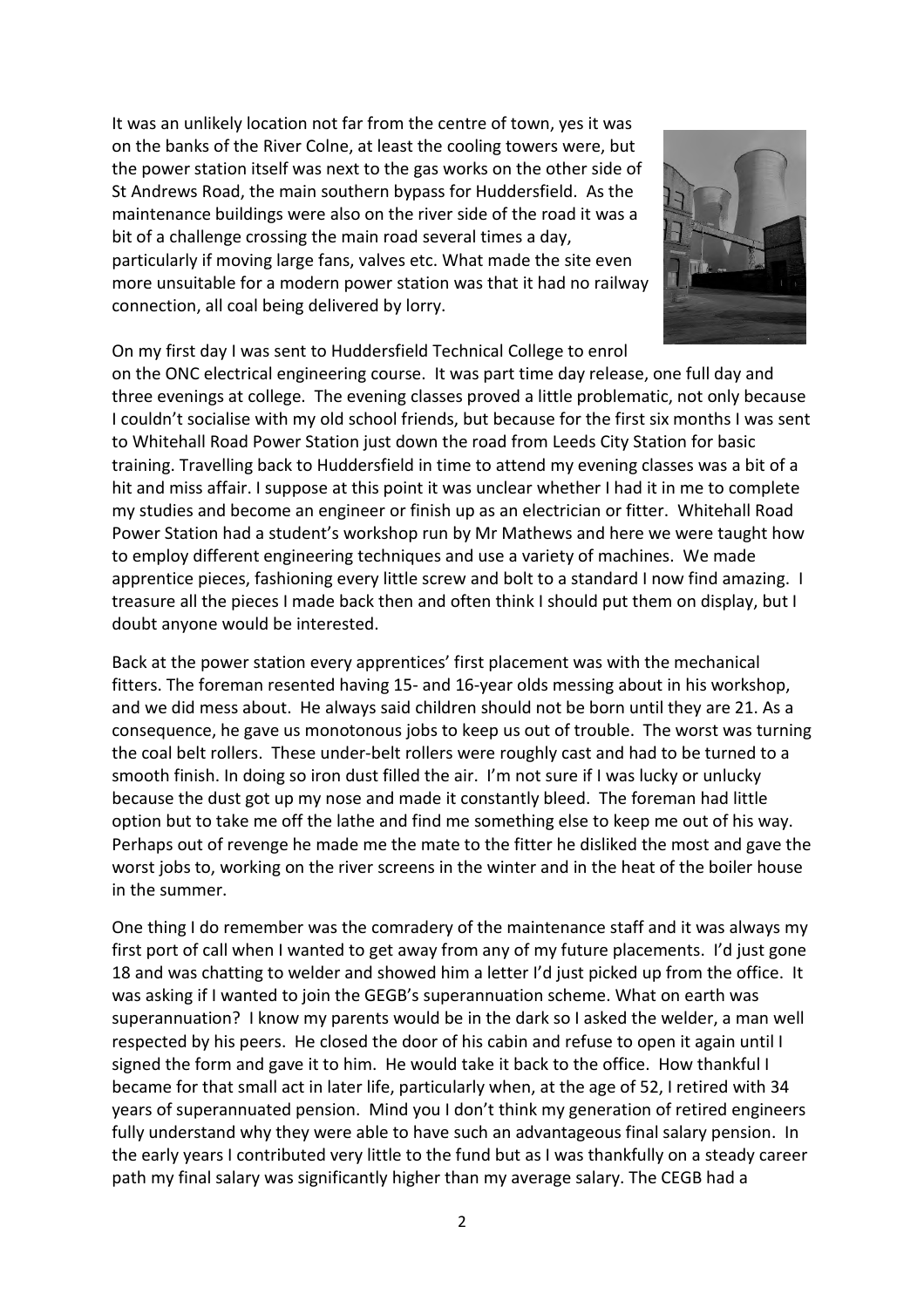combined superannuation scheme that included all blue-collar workers. A fitter or plant operator who started work in their teens soon got to the top of their salary scale and thereafter any wage rise was only in line with inflation. They paid in far more as a proportion of what they got out than did the likes of me. A sobering thought.

At the end of the second year I had passed my ONC and instructed to enrol on an HND sandwich course. This education model suited me down to the ground. I attended college for the winter six months followed by six months with the CEGB split into six or three month blocks, each block being in a different department, not only in the power station but also with transmission, the YEB and even in manufacturing at Hopkinson's Valves. Four years



later, having passed my HND and the Part 3 entrance examination of the IEE, I was considered ready to start work in a power station.

Now 22 and a General Assistant Engineer, I was included as the relief on the Station Control Engineer's rota.

The LP end of the station generally two shifted but the 30MW machines were then close to base load. Night shifts could drag and so on cold winter nights, when the doorbell rang, you would welcome the bobby on the beat in for a chat and warming cup of tea. But things changed after one enthusiastic officer on leaving booked the shift charge for parking without lights in Gasworks Street.

The control room was also responsible for switching area board circuits. Every Monday, at about 9am one circuit would trip. The best technical brains were called in to solve the mystery. It was then noticed that this was the morning the over-enthusiastic cleaner polished the parquet floor and the circuit in question had an over sensitive trip relay. The technical solution? Paint a white line on the floor in front of all the panels and tell the cleaner not to polish beyond the white line.

What made me feel most empowered was nothing to do with generating electricity but, along with all the other panels, there was one dedicated to the trolley bus supply. That tripped regularly and now I had the power to bring central Huddersfield to a halt.

A small power station, a small control room and one control engineer per shift. I recall one day being taken short and not being able to raise the Assistant Shift Charge Engineer to stand in. What could go wrong if I left the generators to themselves for a few minutes? Well in that few minutes the system frequency fell, the machines responded and when I returned all the machines were now 0.8 lead. Thankfully these old alternators were so copper rich that they remained surprisingly stable, but it was a lesson well learnt.

On another occasion, during the morning pick up, I allowed a new student to synchronise a generators. He was naturally a little hesitant to close the breaker, fearing that if he was a little too early or too late and not quite in sync he would get a sarcastic phone call from the turbine hall asking him to pop down and help them put the generation back on its bed. As a consequence we were a couple of minutes late coming on line. The frequency was on the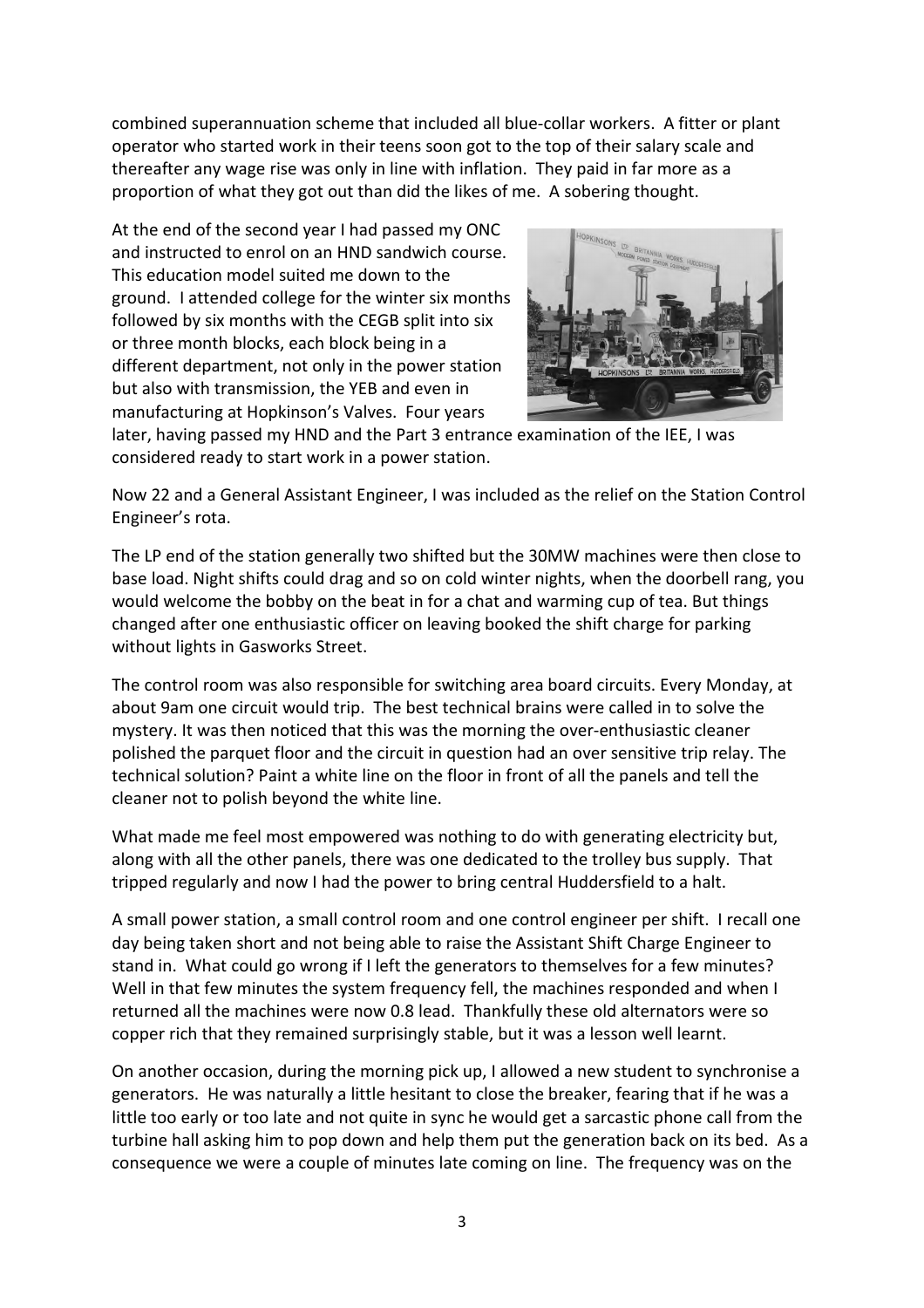low side and I received an irate call from area control at Becca Hall asking what the hell was I doing being late? He was not happy with my explanation. But that phone call made a lasting impression on me and was an influence on my future career choices. Shortly after, when in 1964, a vacancy came up at Pelaw House Grid Control Centre, I began to wonder if I would prefer to be at the other end of the phone ordering people what to do rather than be at the receiving end in the power station. I got the job, but never forgot why I made the move.

### **Pelaw House.**



**Chester-Le-Street**. **Newcastle Grid Control Centre (cc1958)**

Pelaw House was a perfect introduction to System Operation. A small area covering County Durham, Northumberland, Cumberland and Westmorland. Alan Storey was the System Operation Engineer and I was appointed a Third Assistant Engineer working for Ron Boydell. Six months later I was promoted to Second Assistant as a Loading Engineer. On my first day in the control room I was asked to shadow George Young. George, a true Geordie, with a habit of fondling your tie as he spoke (yes we all wore jackets and ties in those days). I still recall the first conversation. Right Joe, there's the loading desk. You can't get into any trouble that I can't get you out of so I'm going for a walk round the garden. Call me if you need any help. I was on my own with no one looking over my shoulder. By far the best way to learn.

Then there was the night I was on shift with PEP Phillips. All was quiet and we were both asleep, I was at the loading desk and PEP was laid out on the floor under the switching desk. I was awaken by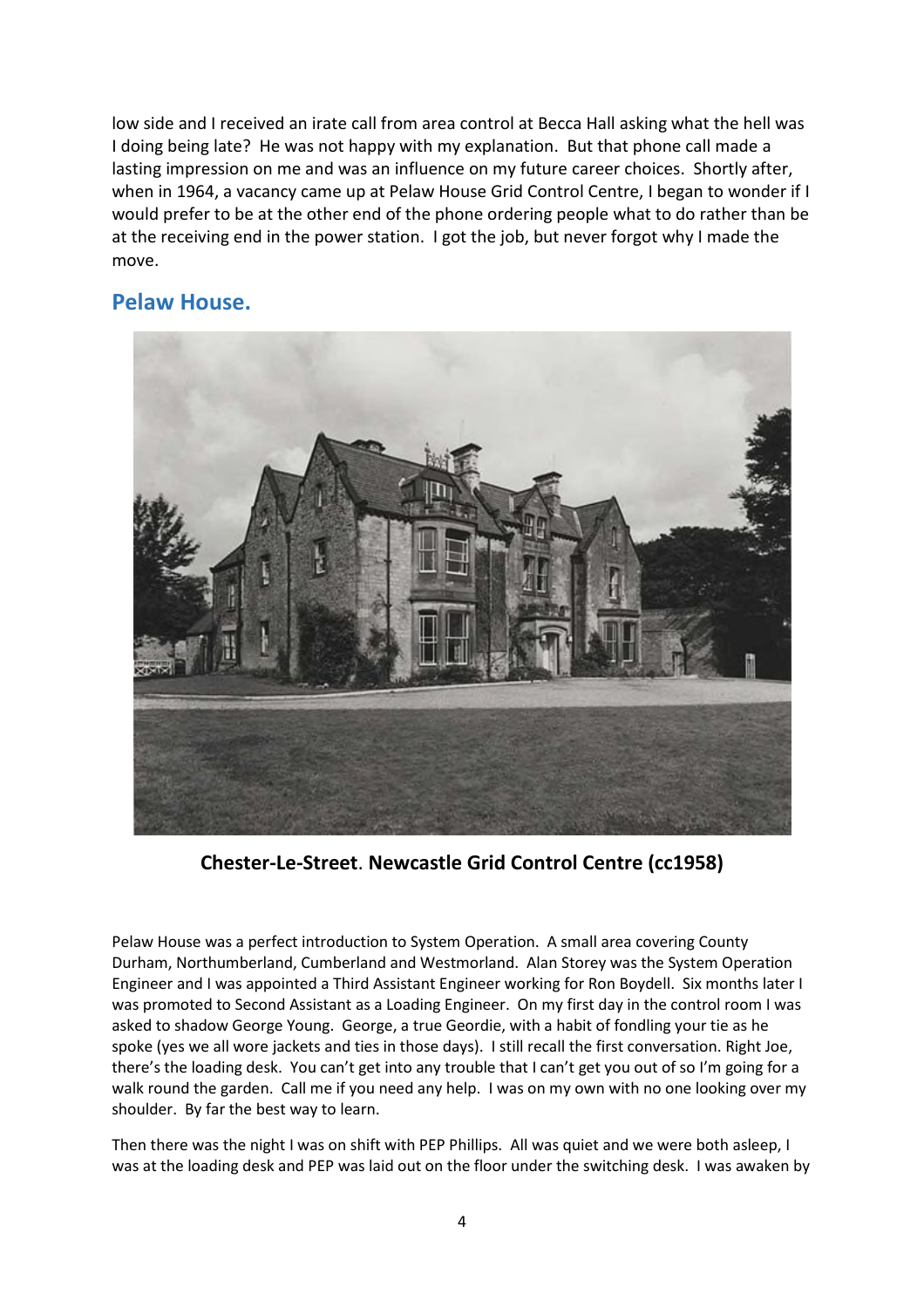a circuit breaker alarm. PEP also stirred as his phone rang which he had strategically placed on the floor beside him. It was the power station engineer asking if he could close the breaker and restore the tripped 132kv circuit. PEP duly obliged and quickly went back to sleep.

That morning my relief was Dereck Mould. He didn't show, when we rang his home his wife informed me he had gone on manoeuvres with the TA so I set about finding a replacement. It was gone 10am when my relief arrived. As I was about to leave I was confronted by Gladys who quietly hinted that there was something wrong with PEP's log. Back then we hand wrote our log and I have to admit we weren't the neatest of writers, so each morning the girls in the office would type it out for the engineers to sign the next time they were on shift. I soon realised the typists knew more about the system than the engineers, because they always knew when the log didn't make sense and usually took it upon themselves to correct it. But on this occasion there was a gap and Gladys couldn't work out what was missing. When I read the log I realised there was no mention of the circuit tripping in the middle of the night and the instruction to restore it. I immediately knew what had happened and asked Ken Morrow to move away from the switching desk so Gladys and I could get on our hands and knees to read what PEP had written on the linoleum under the desk. Gladys added it to the log and all now made sense.

My one and only reprimand came at Pelaw. It was the end of a night shift on the switching desk. A transformer was due out of service for maintenance at Kendal. Back then Kendal was a single 275kv switch substation with two 275kv/132kv transformers. I got a call not long after six from George Hetherington, a well-respected protection engineer. He was early and the transmission engineer wasn't due for another hour. George was keen to get started so he suggested he stick his finger in the transformer protection relay and trip the circuit. That way the transformer protection would be tested, Kendal would be left hanging on a single circuit for less than a minute. The protection would trip the LV and HV breakers at Kendal along with the remote 275kv breaker at the other end of the line, the motorised 275kv isolator would isolate the transformer and DAR (Delayed Auto Reclose) would restore the circuit all in less than a minute. Sounded sensible to me so I instructed him to go ahead. It appeared to work perfectly and we were well satisfied until we got reports of high voltage all across Kendal. The tap changer mechanisms on the two transformers was master/follower, but unknown to anyone the system was faulty and the remaining transformer ran to end tap resulting in high voltage. In my defence, the same thing would have happened even if we had isolated the transformer by the book.

Not long after, came the move from Pelaw House to Becca Hall commenced which would see the Newcastle Control close. To facilitate this Engineers from Becca came to Pelaw to familiarise themselves with the system, one such engineer being Ben Bow. It wasn't unusual for these engineers to be dazzled by the bright lights of Newcastle and Ben was no exception. After a night out on the town he was heading back to the hotel worse for wear when he flagged down what he thought was a taxi on Tyne Bridge. As he tried to get into the passenger seat the driver asked him politely if he realised, he had flagged down a police car.

#### **Becca Hall**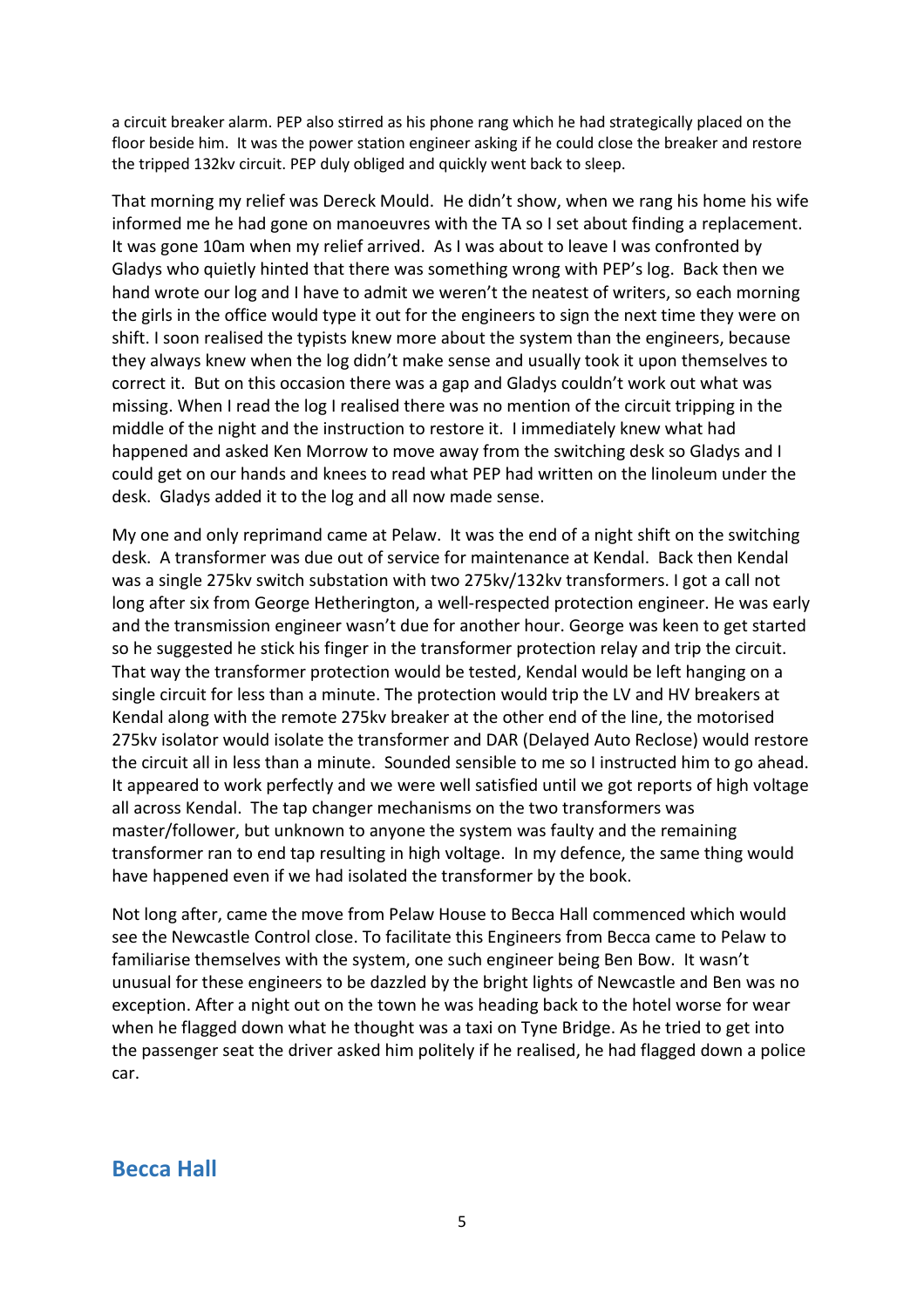Having only rented a flat in Gateshead, and being able to live with family back in Huddersfield, I was asked to be the first from Pelaw House to relocate to Becca Hall in readiness for the final move.



**Aberford Leeds**

The move that went surprisingly smoothly with few hiccups, there was, however a clash in culture, be that because Pelaw was a small tight knit group with an open relationship with the management, or perhaps it was just a clash brought about by the Yorkshire disregard for authority. It came to a head one Saturday. For several years it had accepted that a junior engineer would take orders for lunchtime fish and chips and head down the back lane into Aberford to collect the order. This Saturday ex-Pelaw Jeff Armstrong was the Senior Control Engineer and he was decidedly uncomfortable in sanctioning this practice so he did the Pelaw thing and contacted management. Clearly they had to say no, even though they knew the practice was common. This didn't go down well with the Becca contingent. It didn't turn into a major crisis and no time at all normal service was quietly resumed.

Thankfully in 1969 I was on shift with Tommy Owen on the February night my son was born. No paternity leave in those days. As my wife went into labour I called the midwife and as soon as she arrived I shot off for work. A 2am phone call announced the birth of my son. Tommy would cover and allowed me to set off home in the driving snow to see my wife and son, provided I was back at my desk in time for the morning pickup which I just made.

A second late night dereliction of duty occurred one evening shift. All was quiet and it was decided it was time for a beer. I collected the relevant monies (look I'm a Yorkshire man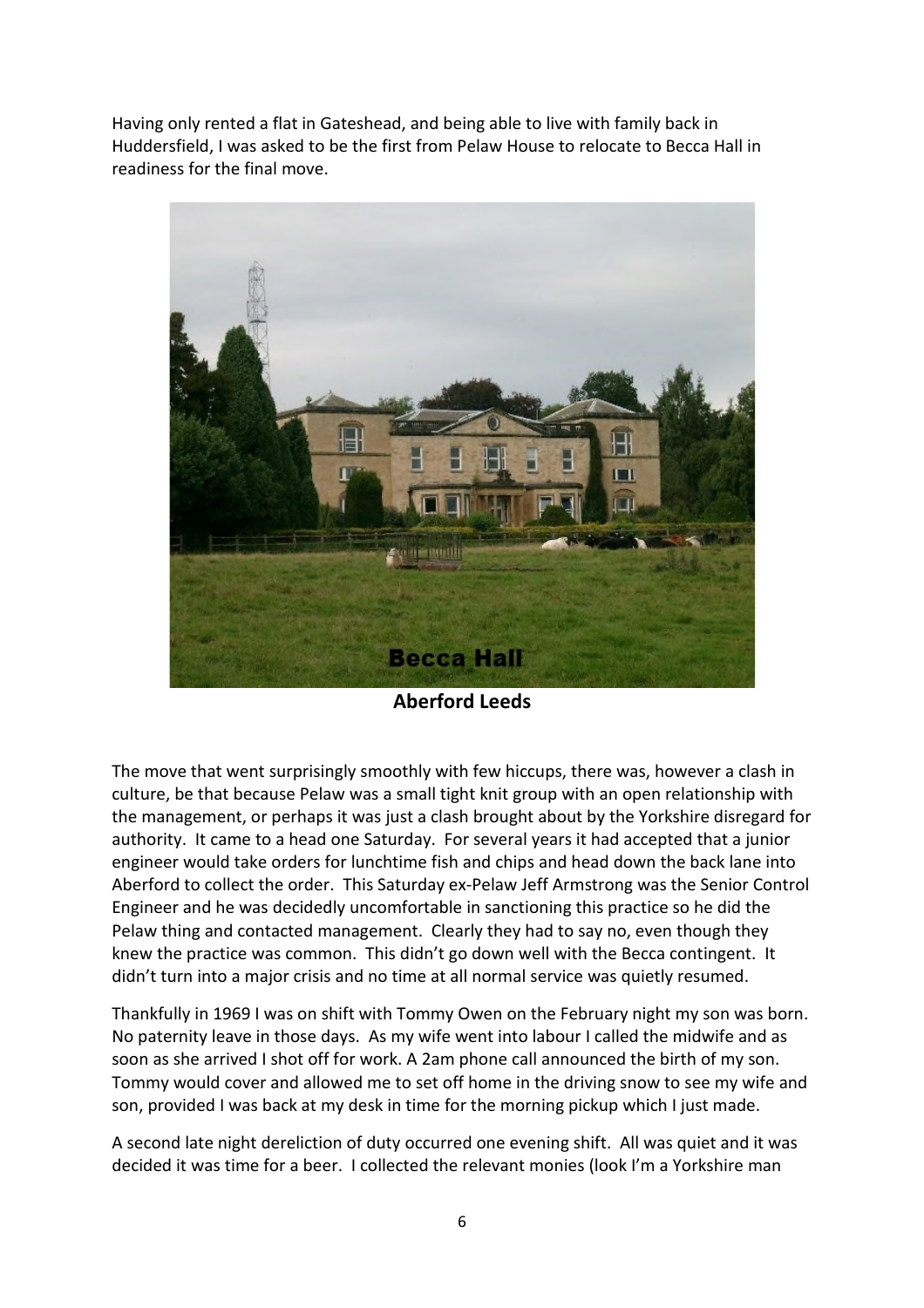and credit is anathema to me) and set off to the Fox and Grapes on York Road. Well I thought I might as well have a pint whilst I waited. The pub had just installed a colour TV and The Glen Miller Story was on. I got a bit too engrossed and after it ended I realised I'd missed shift change over. I shot back, beer in hand, and was welcomed with open arms by the night shift but was not in the good books of my evening shift colleagues.

During the changes at Becca to accommodate Pelaw the end panel of the switching diagram had to be removed to extend it. The end panel was a polished mahogany, perhaps twelve foot high and three foot wide, curved at the sides. It was too long or perhaps just too heavy to get out of the control room, so it was placed behind the loading diagram. Sometime later, just as it was to be refitted, it could not be found. It is unlikely it could have been removed without being cut up into, shall we say "coffee table sized pieces", so how was it smuggled out of the control room without anyone seeing. Now is the time to own up**!**

On another occasion, leaving after a night shift with Gerry Wadsworth, we passed Horace Ogden, the System Operation Engineer, in the car park. Mr Ogden felt he had to pass comment and asked Gerry why on earth he brought his sandwiches to work in a leather briefcase, was he trying to impress his neighbours. Ah, retorted Gerry, it's not what you bring to work it's what you take home that matters. When Mr Ogden got to his office, he found his desk clock was missing and continued to barrack Gerry convinced it was in his briefcase during that early morning encounter in the car park. The mystery was never solved.

### **Bankside House London**

Late in 1968, again wanting to experience what was going on at the other end of the phone, I applied for the post of Assistant National Control Engineer in Bankside House and followed the likes of Colin Snowball to London. We were given three days paid leave with expenses to find a house. Not that easy when you have an 18 month old toddler and a heavily pregnant wife. So where do you start? Colin helped and suggested I look south of the river as it had the better train service. Due south is Croydon so we started there and, as luck would have it, we chose the first house we saw. My start date was delayed as I wanted to wait until after my child was born, after all it could be a son and who knows he might turn out to be a talented cricketer. I started at National Control on 1<sup>st</sup> March 1969, three weeks after my son was born. In those first few months I was initiated into the shift staff pattern of unwritten rules of behaviour. Each Senior Engineer of long standing from the early days in the WW2 bunker had their own. There were many variations for example

Control room telecoms were not high spec in those days and consisted of the usual meters, one of which was the frequency chart recorder. This was the most important and respected instrument in the control room, but not for all the reasons you might think. Working night shifts with only two engineers on duty it was inevitable that one would be left 'holding the fort' since the kitchen and toilet block were some distance from the control room. Fighting sleep in the 'dead' hours of the night when everyone else was in bed was itself a challenge particularly as National Control was responsible for frequency and electric clock time control.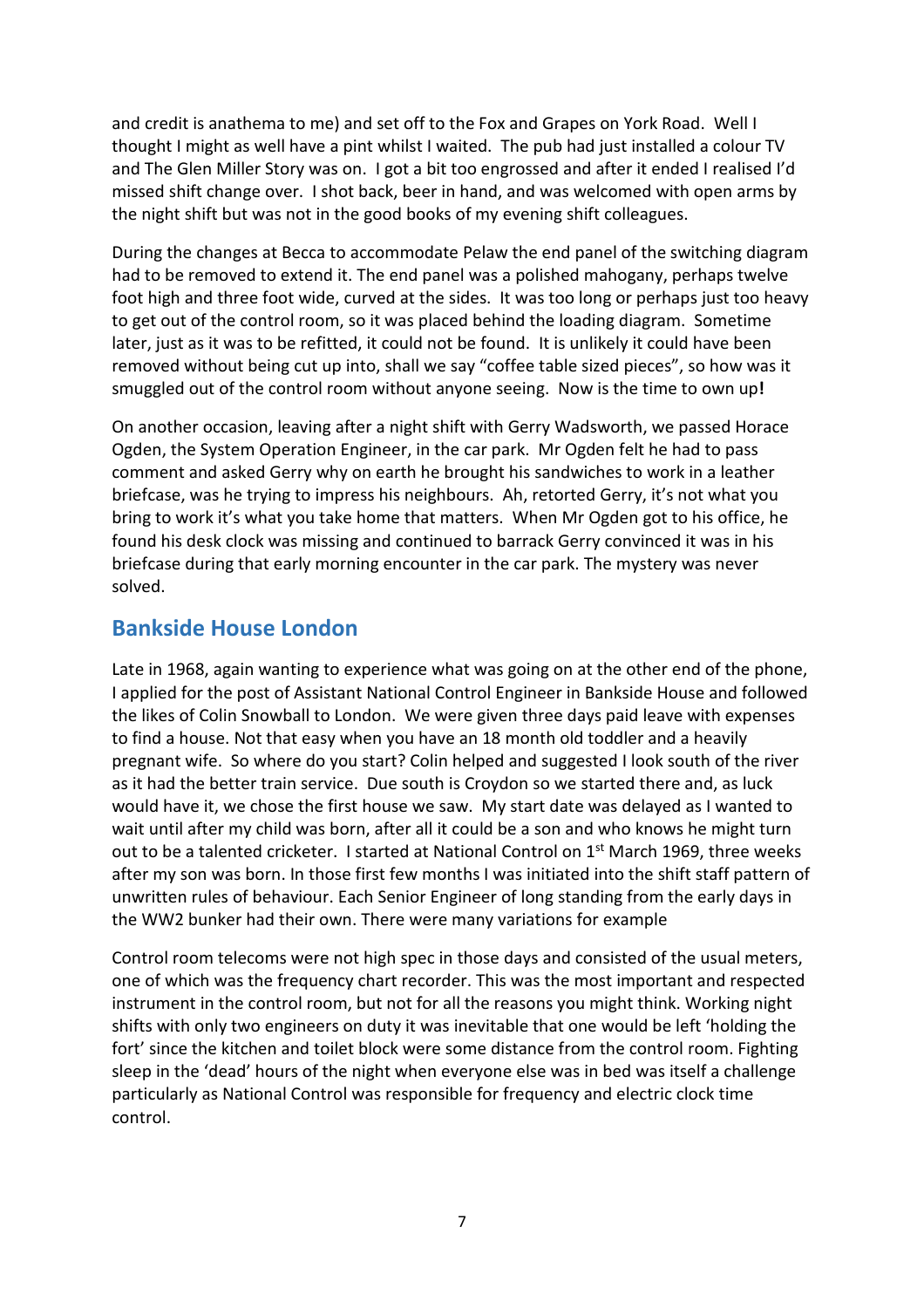Ray Cross Senior Control Engineer National Control Bankside. Combined Switching and Loading desk (cc 1968)



Close examination of the frequency chart recorder would reveal that the red metal pointer was highly polished down either edge. On night shift, when all was quiet, the chart recorder door would be opened and a clip placed on the scale bar. Now a metal contact, connected to a 9v Ever Ready battery and a doorbell, would ensure that should the frequency move by 0.1 c/s either way the pointer

would touch one or other of the contacts and the doorbell would ring alerting the Control Engineer. There were times when corrective action needed to be taken, but more often than not the contacts were simply moved further along the scale bar. This was the only audible frequency alarm in the control room and the shift engineers were eternally grateful for the ingenuity of Reg Eaglestone in telecoms for providing this essential overnight contraption.

As the industry moved from two tier to three tier control National Control needed to increase control room staffing, adding a further First Assistant Engineer to the shift complement of National Control Engineer and First Assistant Engineer. It was located on the top floor of Bankside House, the HQ of South Eastern Region, but plans were afoot to relocate across the road to Park Street where a new building was being erected to house a modern National Control Centre along with the HQ Computing Department. This new control centre was a giant step forward in the use of computers for collating data, viewing on a screen, monitoring and recording minute to minute operation of the National Grid System

## **National Control Park Street London**

When the new control room was finished we all spent spare days there acquainting ourselves with the new technology. It was clearly ready to be commissioned and for National Control to move. But who in management had the courage to throw the switch? Time dragged on until one night in the early 1970s, at the height of the IRA bombings, a call from the police reporting that IRA had planted a bomb in Bankside House left no alternative and the move was under way. Rumours abounded that the anonymous call was in fact from Jim Porteous to get National Control to vacate Bankside House, but we will never know.

The most serious concern for the shift staff did not concern technical issues, more that all our night attire was still in our lockers in Bankside House. It must have been about Christmas time because I have it in my mind that I was attending the Computing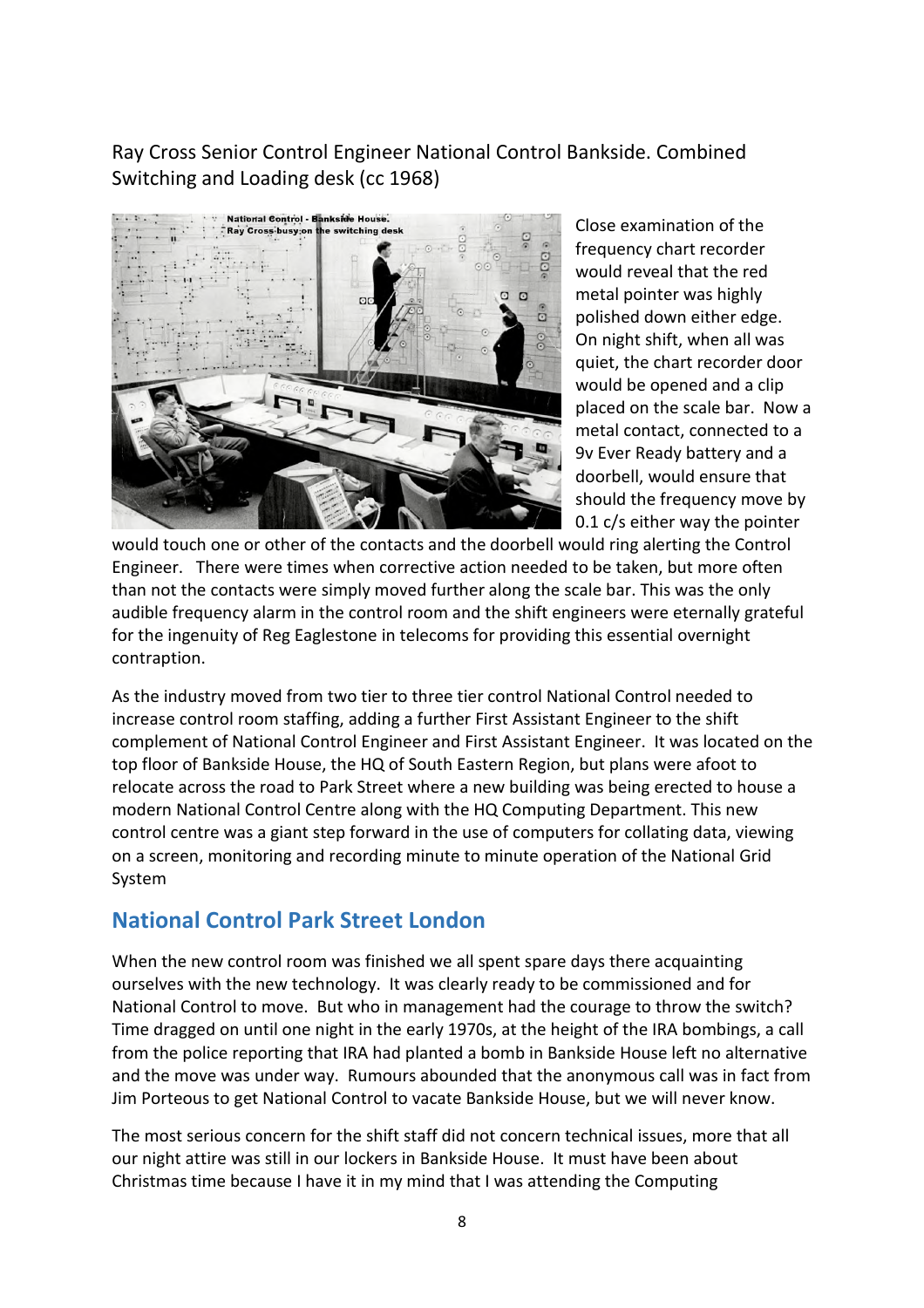Department's Christmas party at Park Street. Later that evening I took the opportunity to go back to Bankside House and move my things across. The corridor to the control centre was on an open raised walkway along the side of the canteen. I got several strange looks from the other party goers in the canteen as I carried my pillow and sleeping bag up to the new mess room.

It had become a tradition at National Control that during the 12 hour Sunday shift one of the control engineers would cook a three course Sunday roast, plus a glass or two to help pass the time. Back in Bankside House the kitchen was small and the utensils were often family castoffs. With the move to the new control room at Park Street equipped with a new kitchen, I was asked to negotiate with Des Crooks and try to get the company to provide new pots, pans etc. Thinking it would be a negotiation I prepared a comprehensive list of top of the range equipment and presented it to Des. Without a blink of an eye he agreed. I still wonder what happened to the excess equipment that probably never got used when Park Street closed.

I came to realise system control engineers were "Jack of All Trades". They have to know a little about every operational aspect of the system, from power stations to system stability. Back then there were no real time computer programs to help, no load flows or system stability printouts. Even if there had have been, could we have relied on them. There were no records of the sub-synchronous reactance of old generator like the ones at Huddersfield, so why fool ourselves into thinking the computer simulated results were correct. What we did have were "Rules of thumb", many drawn up by Jim Greenwood. They were our bread and butter when considering if the system was at risk of instability or voltage collapse. Only later, when I moved into System Coordination and had dealings with the Technical and Planning Departments, did I begin to realise how System Operation's extensive knowledge was so well respected throughout the industry.

During the heady days of the CEGB security of supply was the Holy Grail, far more important than the cost of supply. Perhaps that's why the switching desk was looked upon as the senior position in the control room, be that in the Area or at National Control. But in my mind, only on the loading desk could you honestly say you had saved the industry more than you had cost them by ensuring you had the right level of plant synchronised to the System at any time. The more cautious Loading Engineers in the Regions might bring plant on line a little earlier and, at the end of the day, keep plant on longer than necessary so as to meet their area transfer programme with capacity to spare. Similarly, a cautious National Control loader would, in my mind, carry too much hidden spare, particularly during morning pick up. Yes, the Control Engineer's aim was to ensure security of supply for the consumer (no such thing as a customer in those days), but my satisfaction came from ensuring electricity was generated at the lowest possible cost.

#### **CEGB HQ Paternoster Square**

No doubt that's why, when a First Engineer position became vacant across the river at CEGB Headquarters, Paternoster in the System Economics Section of System Coordination I took the opportunity to apply. The section, headed by Dennis Jackson, produced the Merit Order and forecast individual station generation for the following three to five years, setting the base for the Industry's Bulk Supply Tariff and helping stations plan their running regimes. It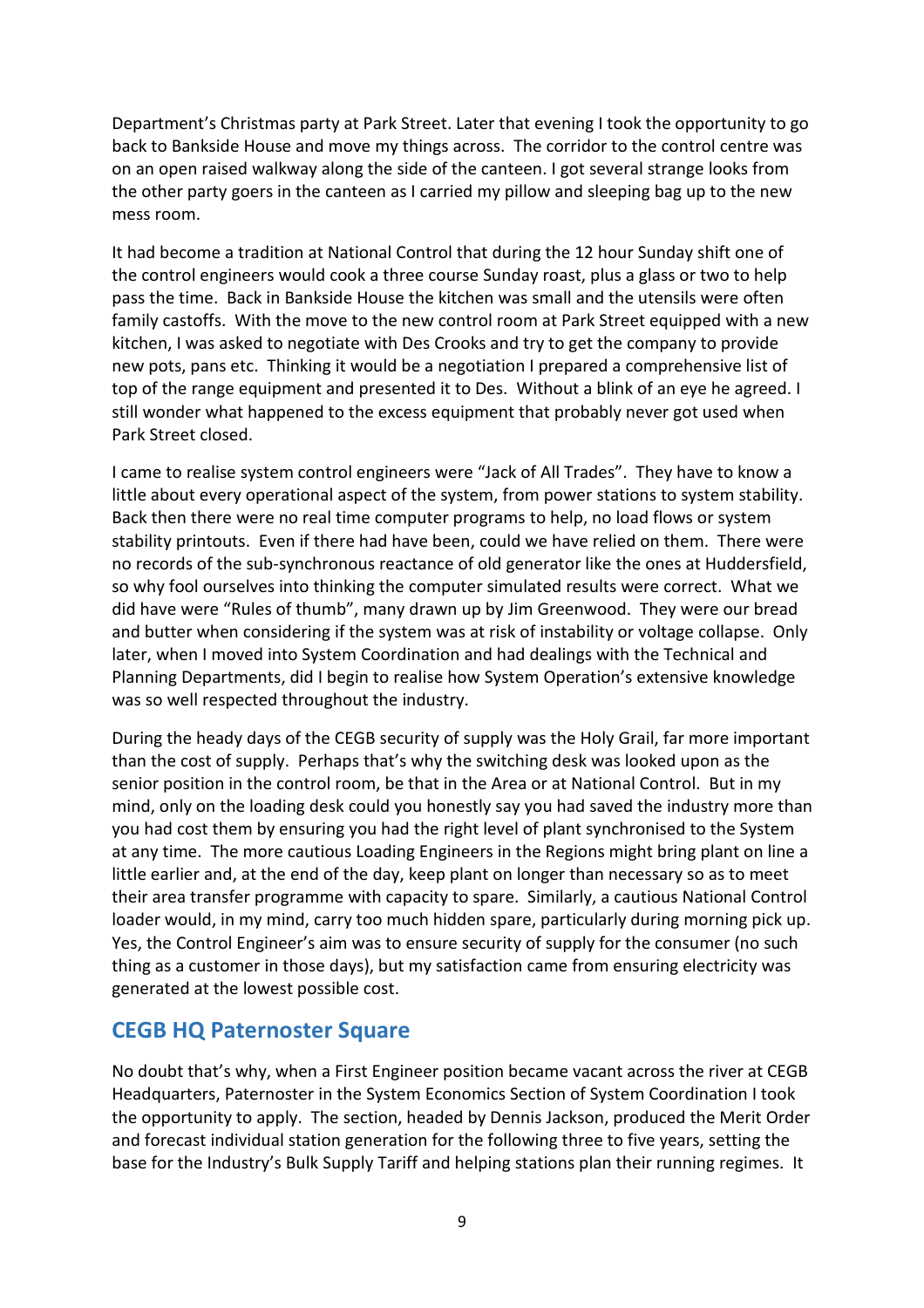appeared a logical step into operational economics and a sensible way to get off shift. I'd only been at National Control a couple of years but it was abundantly clear that promotion was limited, waiting in line for the retirement of a National Control Engineer, none of whom ever seriously considered moving into management. The flexibility of shift work suited most and being in charge of the system at all times sounded more attractive than having to daily report up the management chain.

I couldn't see myself being on shift for the next 40 years so I decided to bite the bullet. With 17.5% shift allowance and a young family, it was no easy matter. However, in the early 70s inflation was rampant and pay rises were mouth-watering. My move coincided with a 12.5% annual increase, so a sideways move, softened by a couple of increments on the pay scale, meant I was no worse off in monetary terms. It proved to be another rewarding move. Life away from the control room, with two miners' strikes and privatisation yet to come, was perhaps the most interesting and challenging period of my career.

## **System Economics**

The routine work of the System Economics Section was to produce the CEGB's Merit Order. This had been originally constructed on an average production cost basis. The average station fuel cost was combined with the average station operating costs using the stations thermal efficiency to calculate the merit order production cost. However, it became clear a lower total cost for the industry would be achieved by loading plant in Station Marginal Cost order. Rather than using the average fuel cost the station's marginal production cost was based on the most expensive tranche of fuel being delivered to the station. Similarly the station's marginal operating cost now only included the element of that cost that was load dependent. The time dependent costs, such as the rates and the cost of painting the boundary fence etc, were excluded as were most of the staffing costs.

During my time in the System Economics Section Ken Knowles managed the change from a Station Marginal Cost approach to System Marginal Cost Merit Order. It had been known for some time that station marginal costing was sub-optimum and only with the development of larger and faster computers was it possible to take the next step.

The computer program NELS (National Economic Load Scheduling) had been used for some time to predict the output from each station on a minute to minute basis. Daily demand curves were produced, coupled with station outages, allowing available stations to be loaded in marginal cost order, recognising their ability or otherwise to two shift and respond to changing system demand. The annual output from NELS was the basis of the Industry's Bulk Supply Tariff, and in addition to assisting with the station closure program, it helped determine station staffing levels.

The output from NELS, which forecast the fuel requirements of every station, was fed to the Fuel Supplies Department to aid in their negotiations with the National Coal Board and other fuel companies.

On the back of this process COFAL, a Fuel Allocation Program, was developed to optimise the fuel flows. Each fuel source and transport route ensured the total industry fuel cost was kept to the minimum for any NELS computation.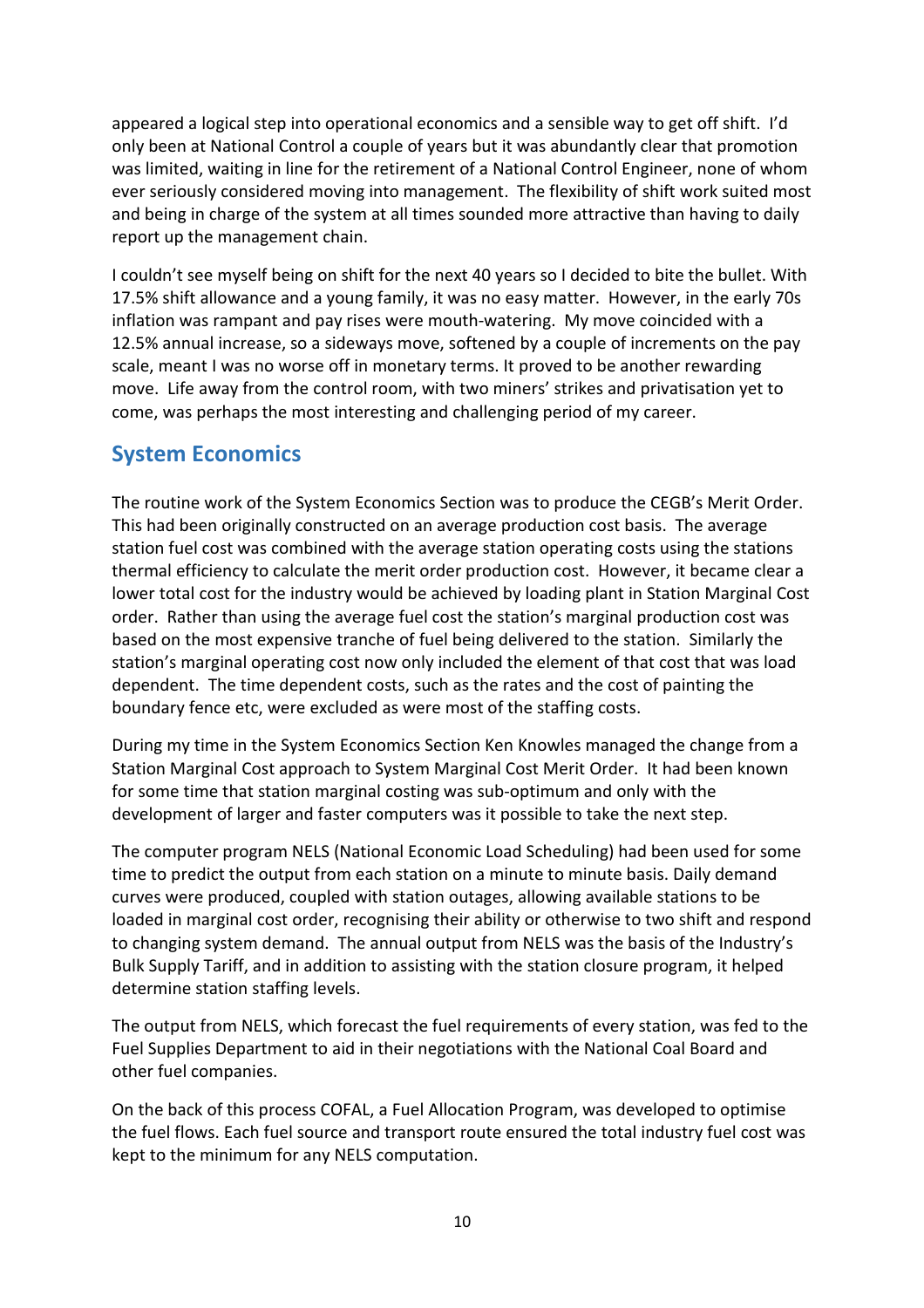SYMAC (System Marginal Cost) now combined the two programs. A start merit order was fed into the load scheduler and each station's resulting fuel requirement was optimised by COFAL. COFAL now increased the requirement of each station in turn and calculated the increase in the cost to the system. This was the system marginal cost of heat for that particular station which was fed back into the Load Scheduler Merit Order, producing a revised and lower cost allocation. The whole process was now repeated until the total cost stabilised. The resulting merit order was then implemented.

SYMAC was by far largest suite of program run by CEGB requiring 12 hours of CPU time and was only able to run over a weekend. Twelve boxes (yes boxes) of paper output would be delivered to the office on Monday morning to be checked over to see it the computation had stabilised and if the resulting merit order was suitable for implementation. SYMAC was ahead of its time. The principle was right but at the time computing capacity fell short. To this day I am of the opinion that as so much data had to be fed in, all the years SYMAC was computed, it had never been run without a data error of some kind. Even so, the purists were happy that it was in fact a lower overall cost than Station Marginal Costing.

System Economics Section, being the interface between the CEGB's Fuels Supplies Department and System Operation, became the focal point of the three miners' strikes

## **The Coal Miners' Strike 1972 & 1974**

The 1972 the miners' strike was notable as it was the first time since 1926 that British miners had been on a strike. Throughout industrial Britain there was widespread unrest at the Tory Government's pay restraint. At the 1971 annual NUM conference it was decided to ask for a 43% pay increase. The Conservative Government offered 8%. On 9<sup>th</sup> January 1972 miners from all over Britain came out on strike for the first time since the general strike of 1926. On 9<sup>th</sup> February a state of emergency was declared and two days later the three-day working week was introduced. An agreement was reached on 19<sup>th</sup> February and the miners returned to work on 28<sup>th</sup> February having being awarded a 21% pay increase, plus concessions on overtime pay and shift allowance.

Industrial pay awards were out of control and by 1973 the miners had fallen from first in the industrial pay league to eighteenth. At the time the economy was being weakened by soaring oil prices resulting from the Arab-Israeli war and the NUM recognised there was an opportunity to press for another substantial pay award. Late in 1973 the miners voted to take industrial action, starting a work to rule in November leading to an all-out strike on 9<sup>th</sup> February 1974.

The three-day working week in 1972 had swung public opinion against the miners and so, in readiness, a state of emergency was declared and a three-day working week prematurely introduced on 1<sup>st</sup> January 1974. The Government, recognising the spiralling effect brought about by the earlier pay rise, refused to compromise on the 7% pay offer and following stalemate, Edward Heath called a General Election for 28<sup>th</sup> February. To his and the Conservative Party's consternation Harold Wilson's Labour Party claimed victory. Michael Foot was appointed Secretary of state for Employment and awarded the minors a 35% pay increase with coal production resuming on 8<sup>th</sup> March. 1974.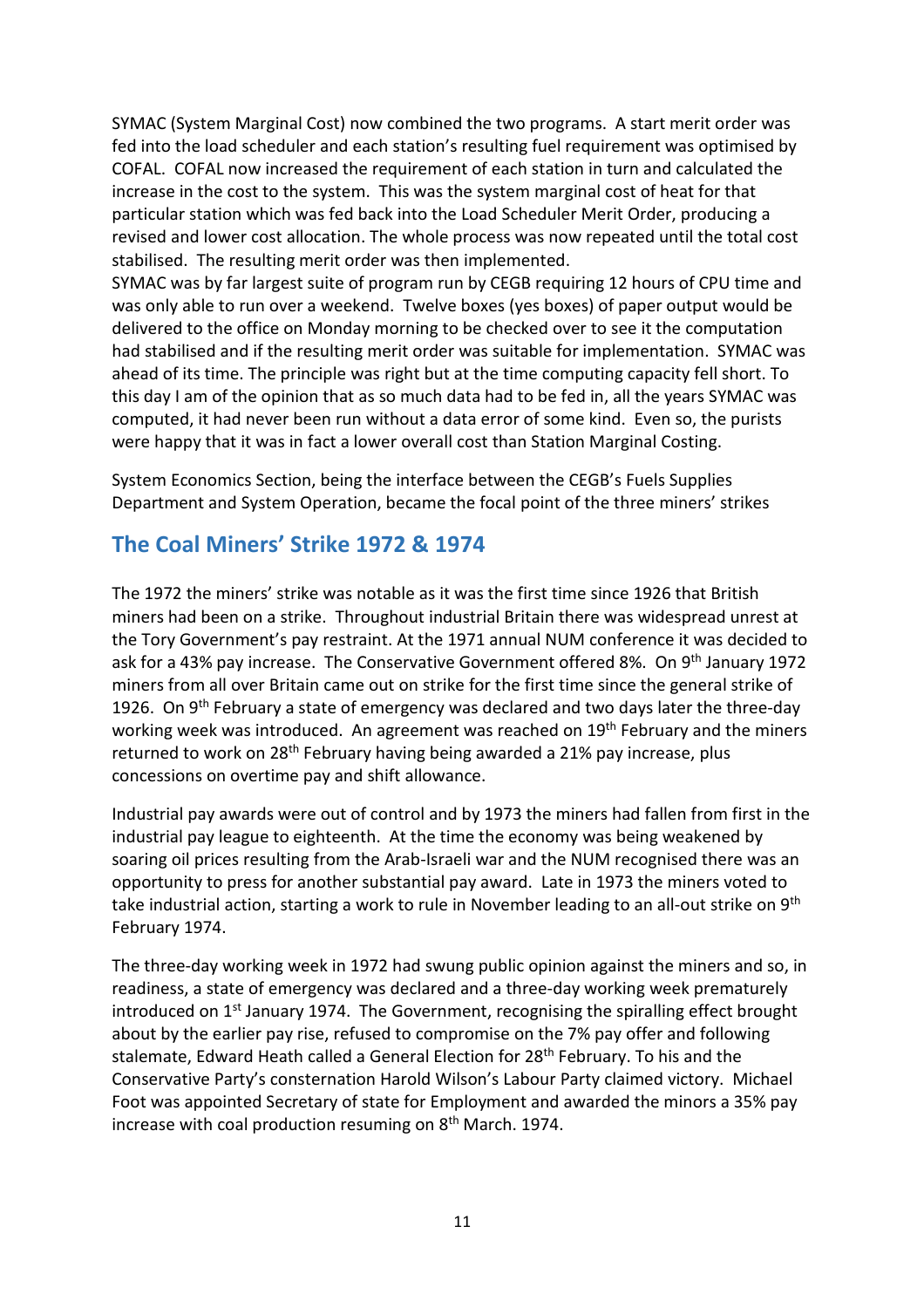### **1984 Miner's Strike.**

A lot has already been written of the politics and the day to day conflicts. Margaret Thatcher was determined she would not follow Edward Heath and be defeated by Arthur Scargill. During 1983, long before the start of the strike, the CEGB were asked when would be the best time of year for a future miner's strike to start and how much coal would we need to have in stock to endure for six months without a need for power cuts.

Spring was the obvious start time to take advantage of the lower summer demands and so System Economics set about calculating the stock levels needed by the industry. Stations began extending stocking grounds and Fuel Supplies began building coal stocks in readiness for a spring strike. In March 1984, a few days after the Chairman reported to the Government that we were well prepared, Ian McGregor, the Chairman of the National Coal Board, instructed the closure of Cortonwood colliery near Rotherham. A pit in the heartland of The National Union of Mineworker, a pit that had two days earlier been told that the high quality silkstone coal they mined had another five years of life and just three weeks after 80 miners had been transferred there. Understandably, Ian McGregor's action left Arthur Scargill little choice but to initiate a strike ballot.

The strike lasted for twelve months without the need for power cuts and not the six we expected, but it could have been a different matter if the NUM had not splintered and the Nottinghamshire miners not formed the Union of Democratic Mine Workers who continued to work. Miners were now home owners with a mortgage, car and foreign holiday to pay for, very different from the situation at the time of the strike that led to the demise of the last Conservative Government. But one factor for which the CEGB was ill-prepared and which would have likely led to the success of the strike and the possible demise of the Thatcher Government; was the potentially tenuous position of lighting up and flame stabilisation oil at the coal fired power stations. Picketing stop deliveries of coal, but oil deliveries, often by road, were not affected. Coal that had been hastily stocked on unprepared ground was often not easy to ignite and so extra oil was required. As confidence in the continued oil deliveries grew, several coal stations changed the tips of their lighting up oil burners to increase the oil burn. These coal stations could now run on low loads fuelled solely on oil, and in some cases, when on full load almost half the fuel was oil. Had the NUM picketed the oil deliveries I doubt that the industry would have lasted six months without power restrictions, even with coal continuing to be delivered to several midlands stations.

Economics went out of the window. Plant was no longer loaded in production cost order. The merit order was now determined by a station's Fuel Scarcity Value based on how much coal a station had in stock, tempered by the level of oil in stock to satisfy the lighting up and flame stabilisation needs. Nuclear remained at the top of the order followed by oil. Then came the coal stations. As coal continued to be delivered to some station, thanks to the UDM, initially it was presumed deliveries would continue first for another week, then another two weeks and finally another month. The expected deliveries were now added to the coal held in stock reducing the stations Fuel Scarcity Value and moving the station to the top of the coal fired merit order.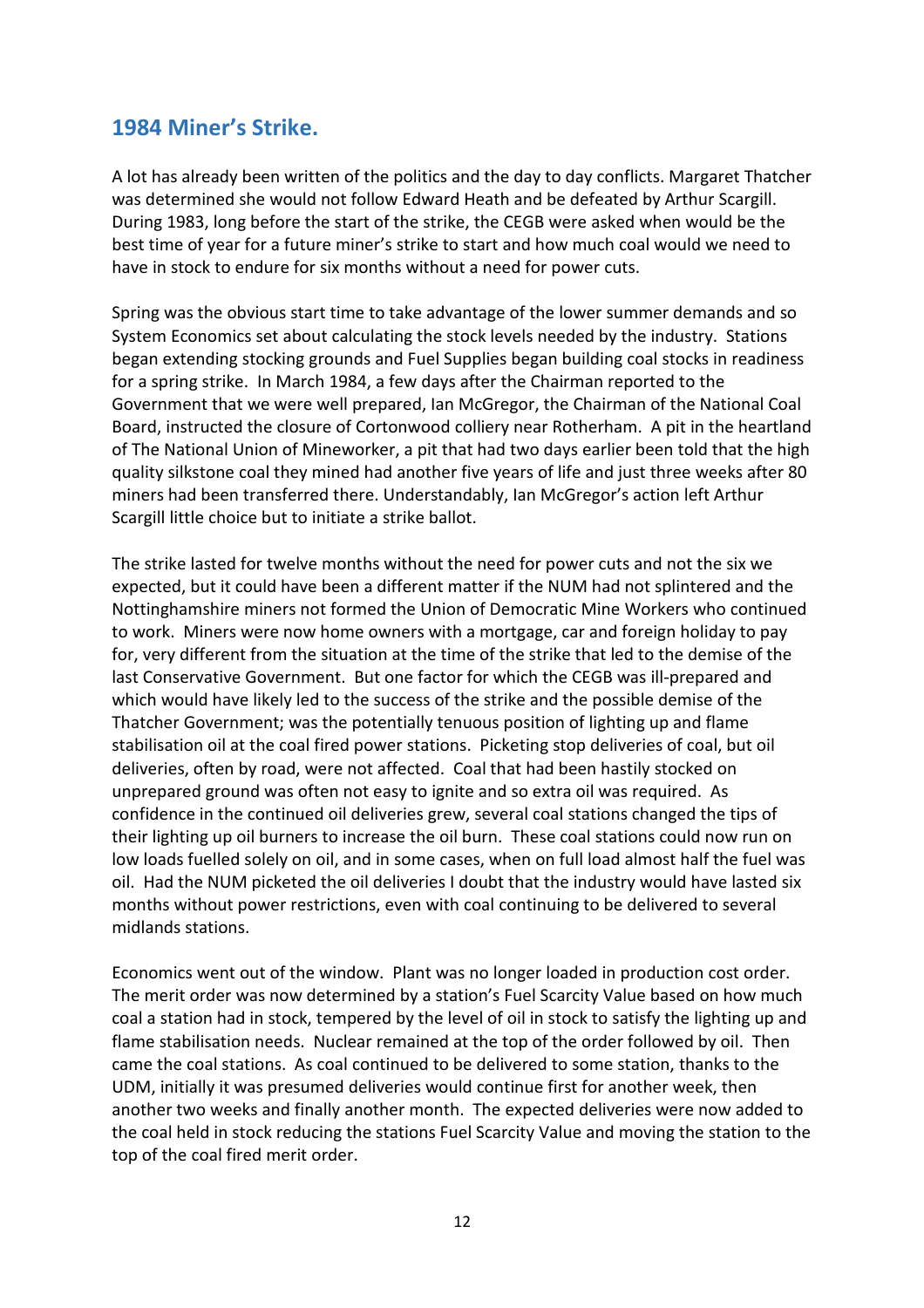The 500MW stations had never two shifted but now, as the overnight load began to decline and with Nuclear, oil and the coal stations with deliveries of coal running at base load, the time had come to bite the bullet and two shift the vulnerable 500MW generators. I'm told that now almost every 500MW coal station two shifts on a regular basis, but back then they were the jewel in the CEGB's crown. But needs must and we were advised we could instruct 500MW units to two shifts but only if none were seriously damaged. The first signs of trouble they would revert back to base load.

Behind the scenes, each week the CEGB reported to the Government on how it was going. A key aid in the report was the Sophie Curve. A concept I devised and sketched out on the train on my commute to work. Sophie Loren was at her peak of popularity and so those who saw the original sketch fully understand why Roger Hitt referred to it in those terms. The name stuck. The curve predicting when coal stocks would run out and when load shedding would need to be introduced. As we made more assumptions about continued deliveries of coal and the contribution from oil at coal fired power stations, during the autumn the Sophie Curve predicted that, with just a little more output from non-coal sources, the demand could be supplied in full well into the New Year and, with a fair wind, even endure over the summer of 1985. That's a year and a half from the start of the strike. All that was needed was a little more output from the nuclear stations. The station managers responded admirably.

When the strike finally ended in March 1985 for me things fell a little flat. My senior engineer's job was far too mundane after the pressure of the strike. Searching through the vacancy notices one prospect jumped out. It was an Electricity Industry two-year secondment to work for South Africa's Electricity Supply Commission. But that's another story. On my return in 1988, after two years away I needed a new challenge and rather than return to System Operation I asked to be relocated in Fuel Supplies. Thankfully John Wooley agreed and Jimmy Walker took me under his wing.

## **CEGB Privatisation**

Not long after the prospect of privatisation raised its ugly head. I was asked to lead a small team to investigate the implications under the heading "Operation Manumission". (It is an act of an owner freeing their slaves – a very appropriate title chosen by John Wooley.) I dare say I have the one and only copy of the final report still in existence. It was the first attempt to define the structure of a privatised industry. It proposed that the Area Boards should be responsible for forecasting their own demand, whilst the generating companies would be responsible for ensuring enough generating capacity was available to meet that demand. Contracts would be drawn up between the area boards and the generating companies and these would be fined tuned as it got nearer to real time. All contracts would be overseen by National Grid who would initially act as a common carrier, becoming a market maker in real time and so be responsible for overall security of supply. For whatever reason the Area Boards would not take on the responsibility for predicting their own demand and, in my opinion, a less optimal arrangement was implemented. Even so, Operation Manumission was a worthwhile contribution, it ticked many of the boxes and started the ball rolling.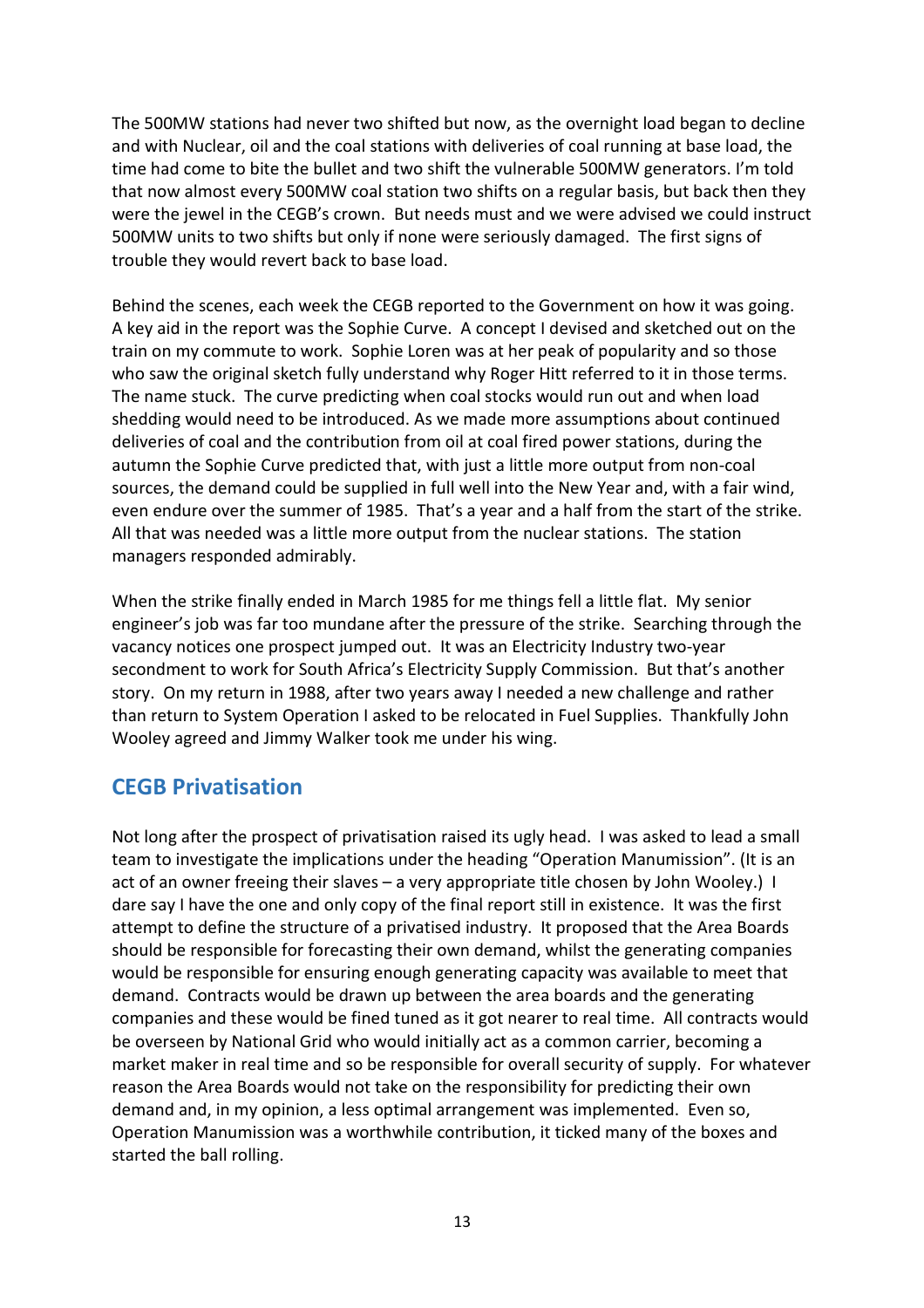During the privatisation process I did not hear a single CEGB employee singing its virtues, all were against. After privatisation I did not hear a single complaint about the new world we were now occupying. Perhaps that's because other engineers, like me, had resigned ourselves to never becoming a manager, but with privatisation each company now needed a management structure and many of us were unexpectedly promoted.

## **Powergen**

I became PowerGen's Fuel Economics Manager, being the link between those purchasing the fuel, giving them advice on how much fuel was required subject to the price and Ken Turner the manager of PowerGen's Energy Management Centre, advising him of the marginal cost of fuel to be used in any bid into the pool.

I retired from that post on full company pension at the end of March 1994, two months before my fifty second birthday. Far too young to retire, but at that time I was one of oldest in the department, or at least it felt as if was.

## **After Retirement**

A year into retirement I was in need of a new challenge and was directed towards British Executive Service Overseas. It's was and still is a sort of VSO for the old and experienced. The six-month placements were with developing and formally Soviet Union countries, not filling a vacancy but as a voluntary advisor. The charity paid my air fare and the host government found my accommodation, not always, I might add, to western standards. Although when I was in Riga, I had one floor of a six story fully staffed hotel all to myself, complete with a lady sitting by the lift on each floor. But don't get carried away, the service she offered was not what you are thinking (or perhaps I was hoping). During Soviet times the Russians commandeered the best hotels so Latvenergo built its own hotel to accommodate visitors, but now Latvia had become independent the hotel was dramatically underutilised. I advised the chairman that the hotel had to go, Latvenergo was not in the hospitality business, but for whatever reason he would not see sense.

Latvia had been my third placement, my first being Jordan followed by Eritrea, and finally Georgia. It was interesting to be confronted in Georgia by two 30MW ex-Doncaster generators, similar to the ones I'd worked on at Huddersfield. I had not realised that ex-CEGB generators were in such high demand in developing countries. What was also interesting was how grateful local engineers were when I trotted out Jim Greenwood's rules of thumb. Yes they had computers and sophisticated programs, but not the necessary system characteristics to give the engineers confidence in the results. In real time situations, neither did they have telecommunications with the remote ends of their system, relying on dubious telephone communications for real time information.

After five years I felt I was time expired, but that was not the end. Being a member of the Institute of Electrical Engineers I'd attended many lectures at Savoy Place and now I was being asked to present one. Was this the pinnacle of my career? Well not in the way you might imagine. It was on behalf of BESO with the aim of convincing other electrical engineer that a placement with BESO was rewarding in so many ways. As a volunteer in the countries